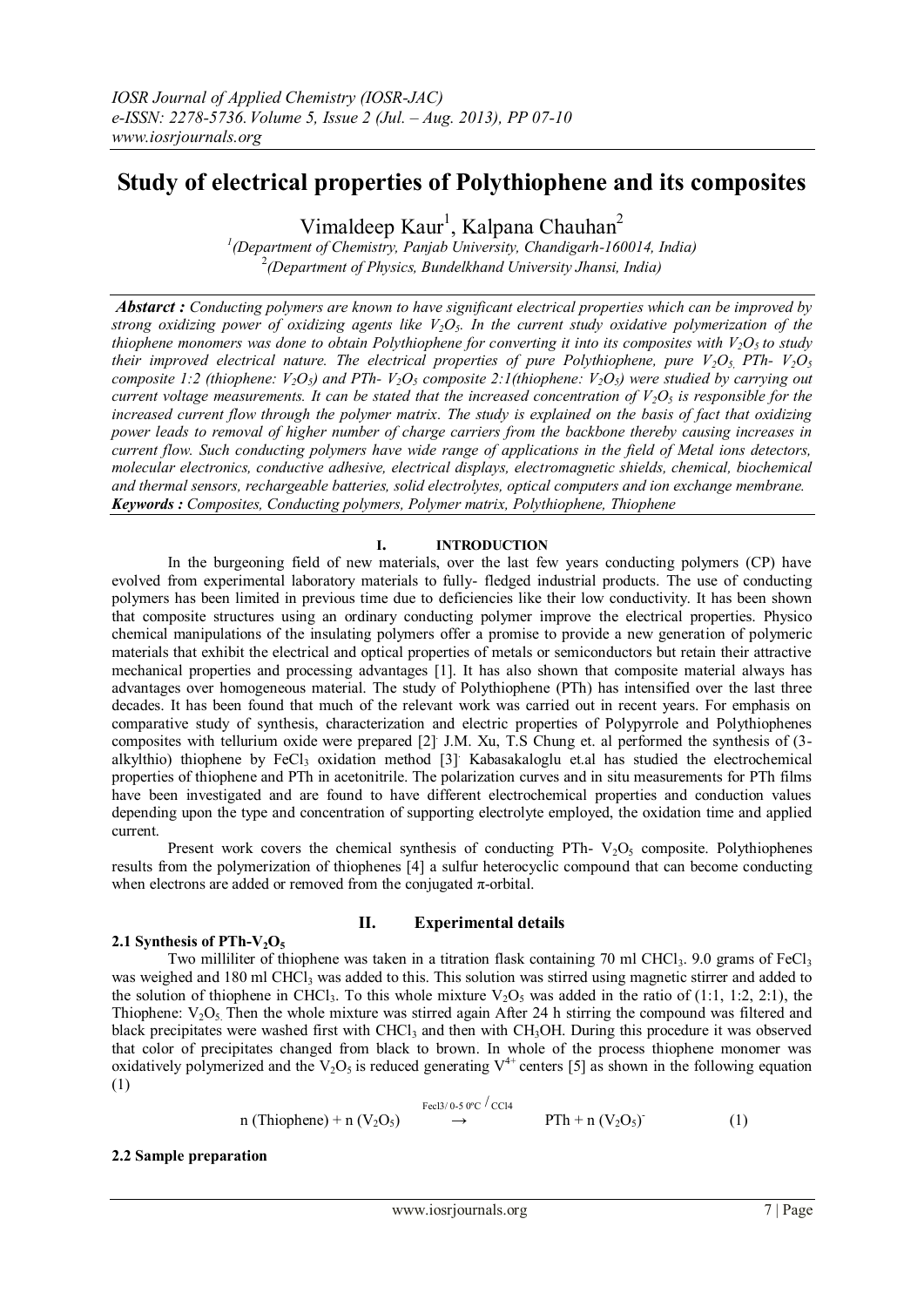The materials were dried at 60  $\rm{^0C}$  for half an hour. Then compressed pellets of the synthesized materials were made employing a hydraulic press having 5 tonne load. It was ensured that the pellets used for characterizations were smooth and had uniform distribution of material. The pellets obtained were stored in clean Petri plates, to avoid any contamination. The pellets were of equal dimension. The Pellet length was maintained at 1.2 cm and Pellet breadth was 1 mm or 0.1 cm

#### **2.3 Measurements**

FTIR spectra were recorded on Perkin Elmer RX-1 FTIR spectrophotometer. The spectra were obtained using KBr discs. The electrical properties of the samples besides I-V characterizations were carried out using ammemeter, voltmeter and standard Two Probe Techniques at room temperature  $(25^{\circ}C)$  with Keithley mode 6517A.

# **III. Result and discussion**

The experimental data obtained in the present work are discussed in terms of FTIR characterization and current voltage characteristics.

#### **3.1 FTIR characterization**

The FTIR plot of transmittance as a function of wave number in the region 400-4000 cm<sup>-1</sup> has been analyzed. It showed a broad peak at 2209 cm<sup>-1</sup> corresponding to C-H antisymmetric stretching as shown in "Fig. 1". The absorption bands observed at 1320 cm-1 and 1192 cm<sup>-1</sup> has been ascribed to C-H bending (in plane) and C=S stretching respectively. The bands at  $1100 \text{ cm}^{-1}$  and 787 cm<sup>-1</sup> represent in-plane and out of plane C-H aromatic bending vibrations of thiophene rings [6]. The band at 628 cm<sup>-1</sup> represents the C-S-C ring deformation on PTh. It was further observed that the region between 200-4000 cm<sup>-1</sup> was not clear when the spectrum was recorded using KBr pellets of the PTh sample. Therefore the powder was swelled using dichloromethane and the spectrum was recorded again as shown in "Fig. 2". The spectrum showed three additional peaks between 2000-3000 cm-1 at 2915, 2848 and 2209 cm-1 corresponding to C-H aromatic stretching which were not clearly observable in the former spectrum. The spectra were obtained to confirm the polymer formation. The FTIR spectrum of PTh-  $V_2O_5$  composite is shown in *"Fig. 3"*. As from the above figure in case of PTh- $V_2O_5$ composites, a peak present at  $462 \text{ cm}^{-1}$  is attributed to V–O–V stretching mode [7] which confirms the incorporation of  $V_2O_5$  in the polymer matrix.



Fig 1 FTIR spectrum of pure Polythiophene

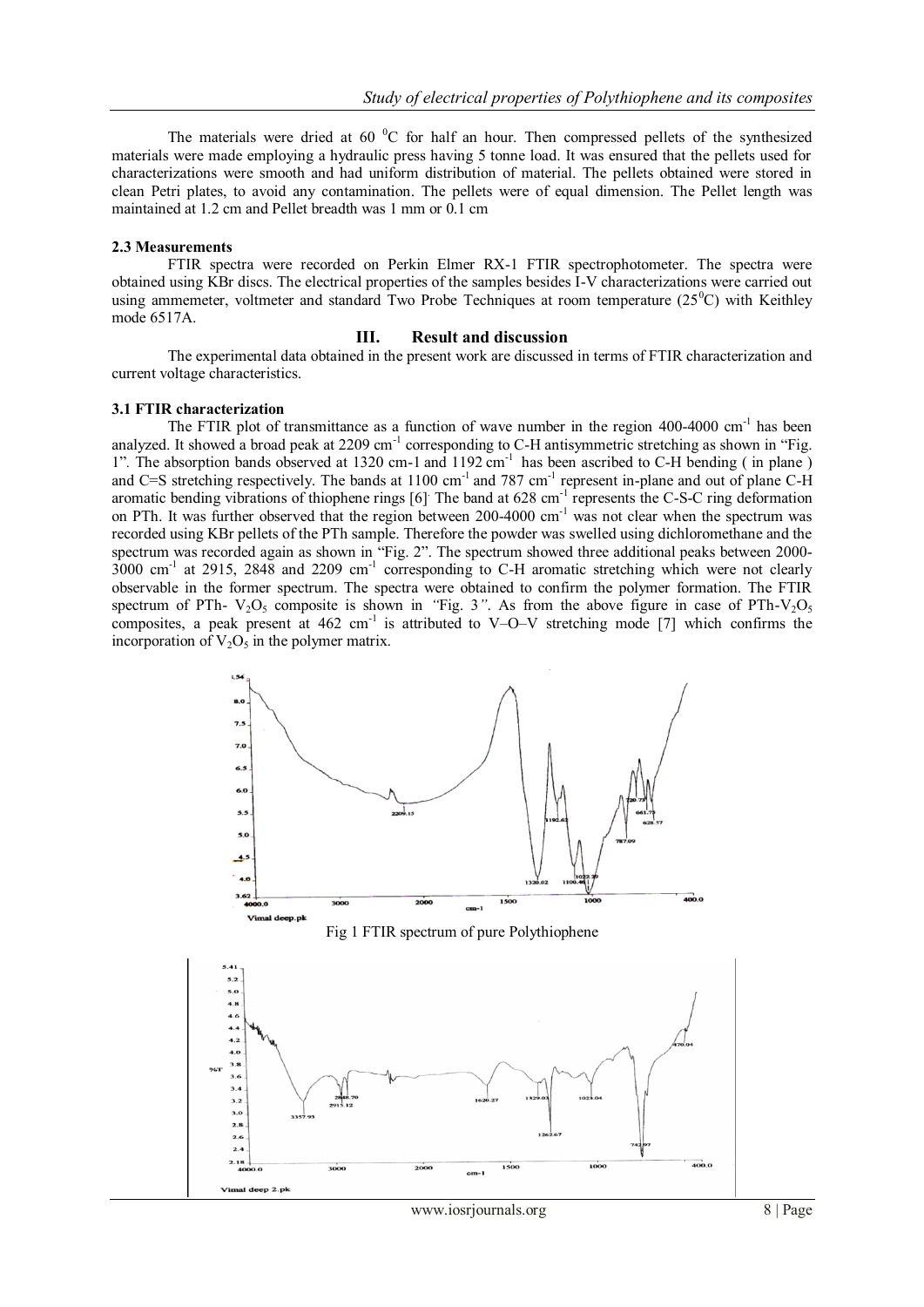

Fig. 2 FTIR spectrum of pure Polythiophene using KBr pellet swelled with dichloromethane

Fig 3 FTIR spectrum of PTh-  $V_2O_5$  composite

#### **3.2 I-V characterization**

The electrical properties of Polythiophene were studied by carrying out current voltage measurements. The current, voltage and resistance values recorded in pure Polythiophene, pure  $V_2O_5$ . PTh-  $V_2O_5$  composite 1:2 (thiophene:  $V_2O_5$ ) and PTh-  $V_2O_5$  composite 2:1(thiophene:  $V_2O_5$ ). The table 3 represents the resistance and conductivity values for above data. The plots of current as a function of voltage of pure Polythiophene, Polythiophene-  $V_2O_5(2,1)$  and Polythiophene -  $V_2O_5(1,2)$  composites are shown in "Fig. 4". It is found that in general the current increases with increase in voltage. It is further observed that in the case of PTh-V2O5 (1:2) the slope is steepest followed by PTh  $-V<sub>2</sub>O<sub>5</sub>$  composite (1:2). The slope of pure Polythiophene was found to be least up to a1.8 volts and then increased steeply. It can be stated from the above study that the increased concentration of  $V_2O_5$  is responsible for the increased current flow through the polymer matrix. It seems that the strong oxidizing power of the  $V_2O_5$  leads to removal of higher number of charge carriers from the backbone thereby causing increase in current flow. Using equation (2) and (3) the resistance and conductivity values were found. In Ohmic material the resistance is proportional to the length l of the sample and inversely proportional to the sample cross-section A. Where  $\rho$  is the resistively, measured in  $\Omega$  cm (in SI units  $\Omega$  m). Its inverse  $\sigma$  =  $\rho^{-1}$  is the conductivity. The unit of conductance is the Siemens (S =  $\Omega^{-1}$ ). The unit of conductivity is Sm<sup>-1</sup>.  $R = \rho l / A$  (2)  $\sigma = \rho^{-1}$ (3)



Fig.4 I-V characterizations of pure Polythiophene Polythiophene - V<sub>2</sub>O<sub>5</sub> (2:1) and Polythiophene - V<sub>2</sub>O<sub>5</sub> (1:2)

Table 1Observed average Resistance and Conductivity values of pure PTh, PTh-V<sub>2</sub>O<sub>5</sub> (2:1) and PTh-V<sub>2</sub>O<sub>5</sub> (1:2)

| Sample             | Average resistance $(\Omega)$ | Conductivity (Scm <sup>-1)</sup> |
|--------------------|-------------------------------|----------------------------------|
| Pure Polythiophene | 0.0640                        | $1.56 \times 10^{2}$             |
| Pure $V_2O_5$      | 0.0085                        | $1.17 \times 10^{3}$             |
| PTh- $V_2O_5(2:1)$ | 0.014                         | $7.14 \times 10^{2}$             |
| PTh- $V_2O_5(1:2)$ | 0.0040                        | $2.5 \times 10^{3}$              |